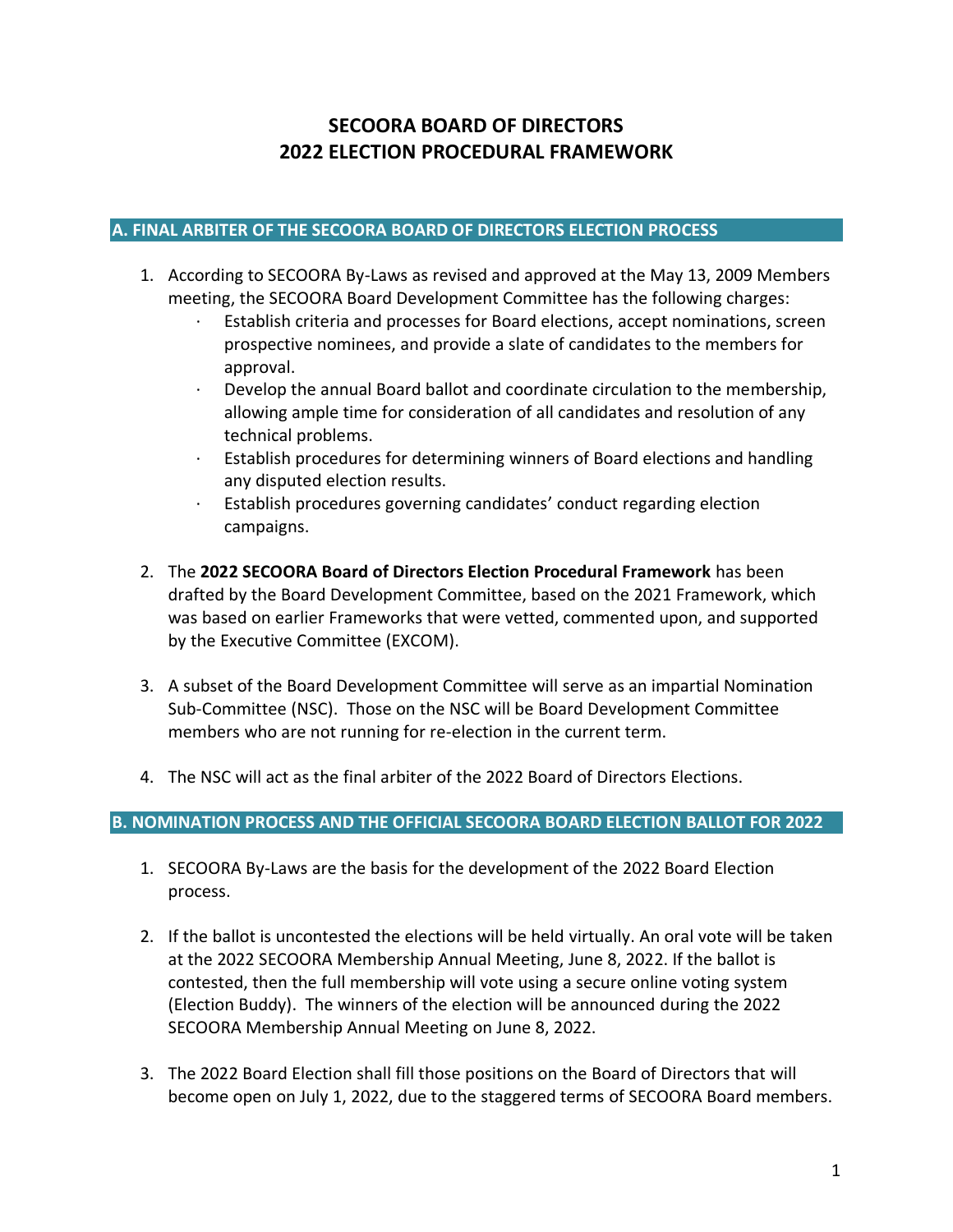The following seats are open for nomination. The attached Appendix shows a list of current Board members with those whose terms are expiring highlighted in yellow. The Appendix also shows those Members eligible for each seat and a list of Members in Good Standing.

### **Industry/Private Sector**

*ONE POSITION AVAILABLE*

**Public Agency/Non-profit/Other** *ONE POSITION AVAILABLE*

**Academic/Research/Education** *ONE POSITION AVAILABLE*

### **At Large – GA** *ONE POSITION AVAILABLE*

- 4. Criteria and Deadlines for nominees wishing to fill the Board position(s):
	- a. representative of SECOORA's broad constituency
	- b. paid dues to become a SECOORA Member in Good Standing
	- c. submittal of a nomination that includes an agreement to be a nominee, 2 page CV consisting of background and experiences that pertain to ocean observing systems and ability to represent SECOORA, and Conflict of Interest (COI) statement of the nominee by 5 PM ET on March 25, 2022 to the Nominations Sub-Committee via Abbey Wakely [\(abbey@secoora.org\)](mailto:abbey@secoora.org) and copy to Susan Lovelace [\(susan.lovelace@scseagrant.org\)](mailto:susan.lovelace@scseagrant.org), Gary Mitchum [\(mitchum@usf.edu\)](mailto:mitchum@usf.edu), Molly Baringer (molly.baringer@noaa.gov) and Paul Sandifer (sandiferpa@cofc.edu). A nominee may be a candidate in only one category of Board Seat (i.e., Institutional Member Seat in the Industry/Private Sector or Institutional Member Seat in Academic/Research/Education Sector, etc.).
- 5. SECOORA members may nominate themselves or be nominated by other SECOORA members as candidates.
- 6. The NSC will review nominations of candidates on behalf of the Board Development Committee.
- 7. The NSC will review each nominee's COI disclosure and determine to its satisfaction whether or not a COI exists. If a COI is viewed to exist, the NSC will develop a draft remedy. The NSC will explain the situation to the SECOORA Executive Committee and seek approval of the draft remedy. Once approval is given, the NSC will ask for agreement from the nominee to follow the remedy in order to be nominated.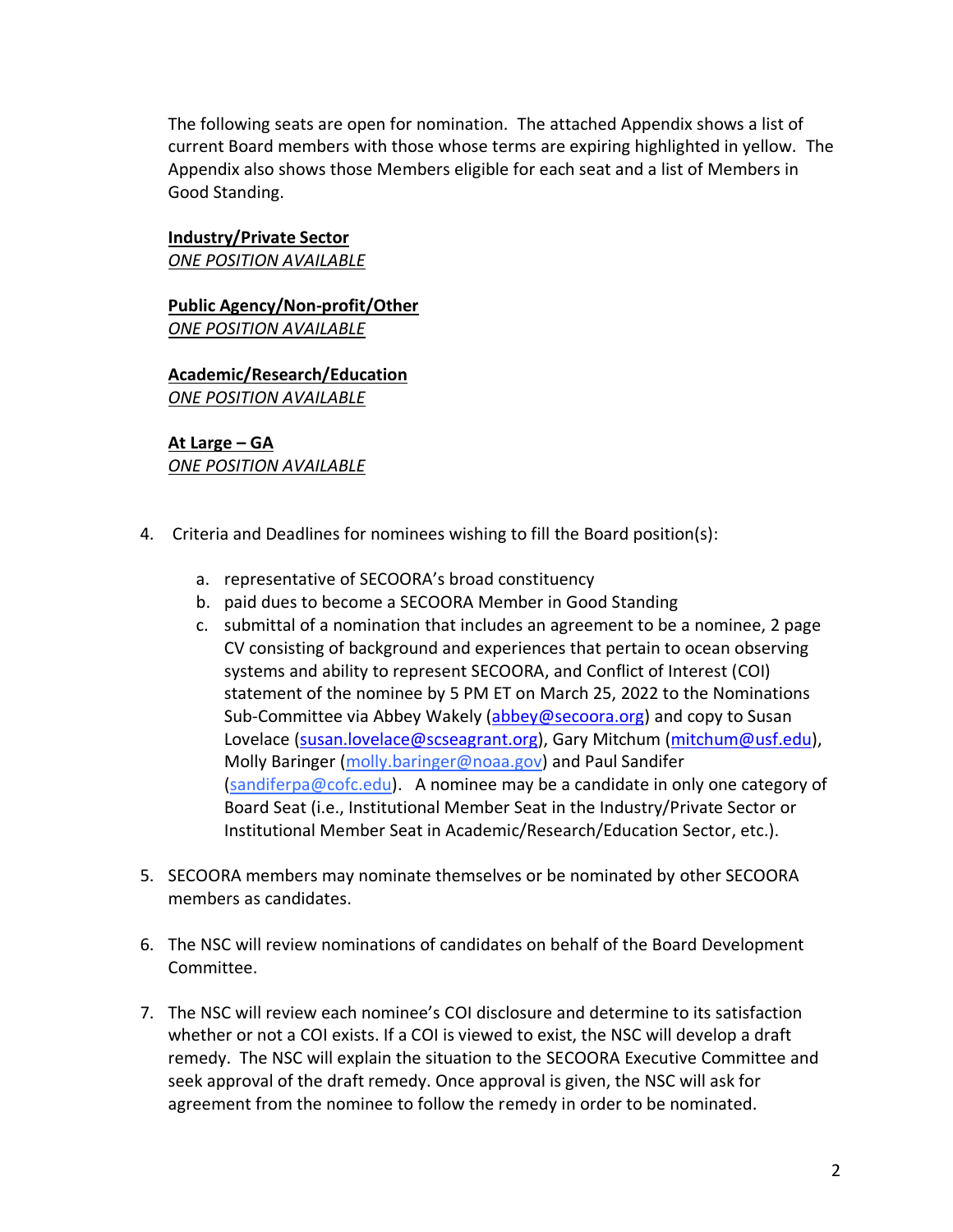- 8. All nominees meeting the announced criteria will be submitted as a Slate of Candidates to the Board of Directors for approval.
- 9. The approved Slate of Candidates, their CVs, their COI disclosure, and if applicable, the remedy, will be posted on the SECOORA website with a notice emailed to all SECOORA members.
- 10. No nominations to this Slate will be accepted from the floor during the annual meeting.
- 11. If there is a contested ballot, voting will take place using Election Buddy. Institutional Member representatives may vote for all candidates. Individual Members may only vote for At Large candidates.

## **C. PROCEDURES GOVERNING CANDIDATES' and MEMBERS' CONDUCT REGARDING ELECTION CAMPAIGNS**

- 1. Once nominated to be a candidate for a Board seat, the person nominated may seek support for a position on the Board through verbal, electronic, or written communication. Campaigning for a SECOORA Board seat by a candidate or a member shall not occur in the form of negative criticism of any other person nominated for a Board Seat that is the subject of a 2022 Board Election.
- 2. Once nominated to be a candidate for a Board seat, nothing of tangible or intangible value may be exchanged between such candidate and any SECOORA member or member representative. No member of SECOORA shall engage in inappropriate or unethical activities associated with an election.
- 3. Should an incident be reported to the NSC that, if true, constitutes prohibited campaign activity, the NSC will investigate and resolve the matter. If unable to reach a resolution, the NSC will refer the matter to the full Board of Directors for resolution.

## **D. TIMELINE OF EVENTS FOR BOARD NOMINATIONS AND ELECTION PROCESS**

- 1. March 16, 2022 Notice. A notice shall be emailed by the SECOORA Staff to all SECOORA members and posted on the SECOORA website with the following information:
	- a. SECOORA Board of Directors Election Procedural Framework
	- b. Criteria for Board Nominations as provided in B.4 above with information on openings in the various Board categories (i.e., Institutional Member Seat in the Industry/Private Sector (one), etc.)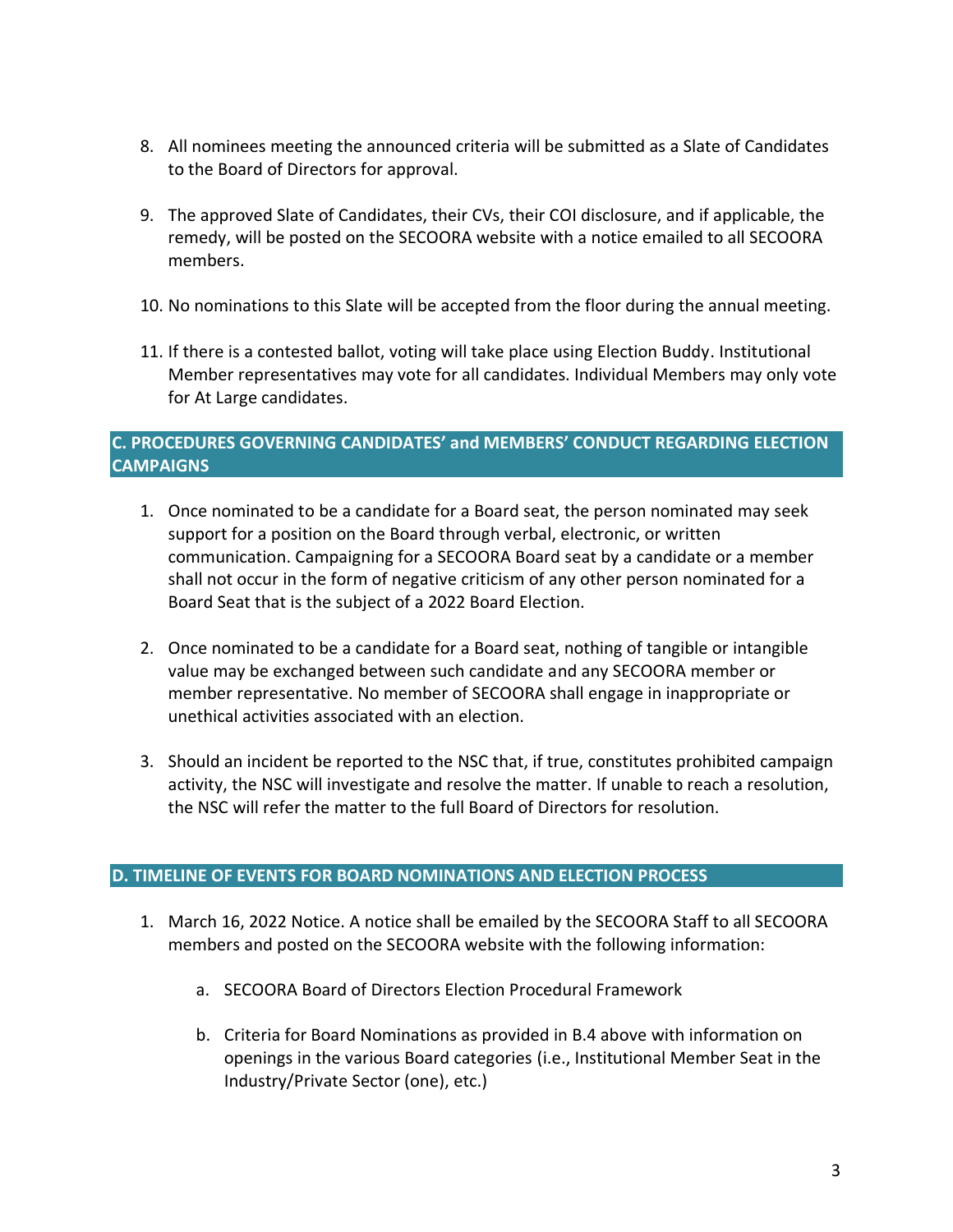- c. Request all SECOORA members wishing to make nominations to send the nominations by COB on March 25, 2022 to the NSC (see page 2, B. 4c).
- d. Reminder Notice: SECOORA members wishing to designate a proxy to vote on their behalf at the 2022 SECOORA Membership Meeting must notify the SECOORA Executive Director, Debra Hernandez (debra@secoora.org).
- 2. March 25, 2022 at 5pm is the Nomination Deadline.
- 3. To be determined, likely March 28, 2022: The NSC shall review nominations and CVs to assure the timeliness of the nomination and alignment with criteria for nominees. The NSC shall construct and approve the draft Slate of Candidates. With the approval of the Board Development Committee, the Slate of Candidates shall be submitted on or before, March 30, 2022 to the SECOORA Board for approval.
- 4. April 6, 2022: The SECOORA Board sends their approval of the draft or revised Slate of Candidates back to the NSC. The nomination period is closed.
- 5. To be determined, likely April 6, 2022, the approved Slate of Candidates is posted with their CVs on the SECOORA website.
- 6. To be determined, likely April 6, 2022, the NSC directs the SECOORA staff to construct the Official 2022 SECOORA Board Election Ballot and approves the final version thereof.
- 7. April 6, 2022: The SECOORA staff will post the Official 2022 SECOORA Election Ballot, the list of dues paying members in good standing, and the list of members' representatives (or approved proxy as of that date) voting in the 2022 Board election. The NSC shall confer on this date to review the items posted to confirm with SECOORA staff that the lists and other items posted for the 2022 Board Election are accurate.
- 8. Week of April 11, 2022: If the ballot is contested, SECOORA staff will prepare an electronic ballot using Election Buddy. An email to each Member Representative will be sent that contains a code to vote. The nature of the electronic vote eliminates the need for a proxy, but one is allowed to be designated to the Executive Director if it is requested.
- 9. Week of April 25, 2022: Any runoff elections for tie ballots will be held using Election Buddy. Results of Board members winning their respective elections will be announced at the SECOORA Annual Meeting.

## **E. ELECTION PROCESS**

- 1. Contested ballot voting procedures are listed above.
- 2. Uncontested ballot voting procedures are listed above.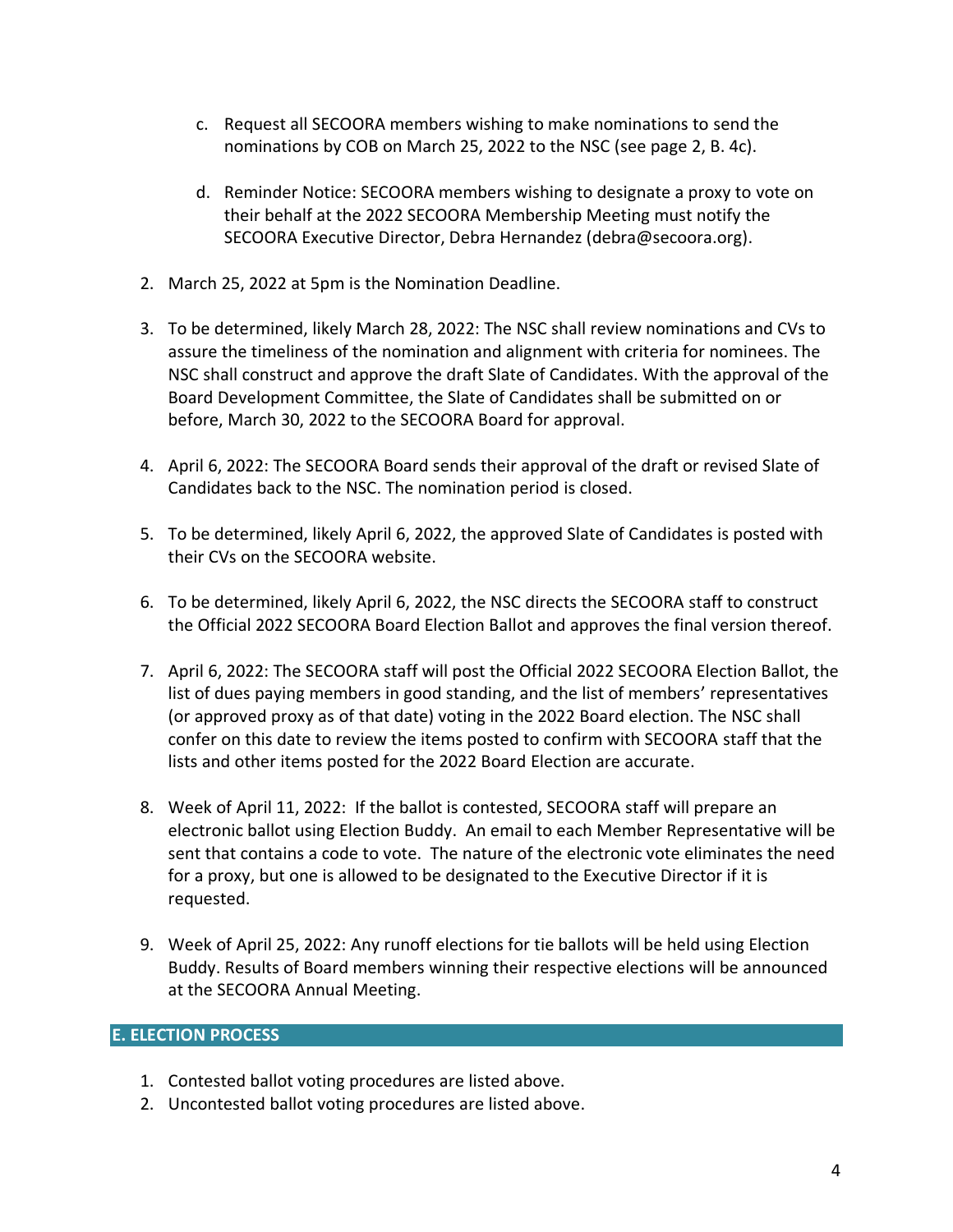## **F. COUNTING OF VOTES AND ANNOUNCEMENT OF RESULTS**

- 1. SECOORA staff members will double check the Election Buddy votes and the results will be saved in the SECOORA records.
- 2. If there are no tie votes or issues with the 67% rule (see Section H), the election results shall be announced by the Chair of the NSC to the Annual Meeting attendees.

## **G. ELECTION PROCESS IN CASE OF A TIE VOTE FOR A SPECIFIC BOARD SEAT.**

1. Tie votes will be handled by a run-off election the week of April 25, 2022 via Election Buddy. SECOORA staff members will double check the Election Buddy votes and the results will be saved in the SECOORA records.

## **H. ELECTION PROCESS TO SEEK A MORE DISPERSED GEOGRAPHIC COMPOSITION OF THE BOARD**

SECOORA By-Laws, Article IV – BOARD OF DIRECTORS; Section 1 states: "Composition of the Board. The Board will be composed of 11 members. The number of Board seats filled should at all times be an odd number. No state will hold more than sixty-seven (67%) percent of seats on the Board".

- 1. It is possible in any given election year to have an election that, when the individuals who have won their respective Board Seats are installed as Board members in June or so of each year, results in Board composition that will violate this By-Law section (more than 67% of the Board come from one state).
- 2. After the ballots are counted and results are reported to the SECOORA Membership by the NSC, if any state has more than (67%) of Board membership, then the NSC will follow this procedure:
	- a. The NSC will first ask if any of the newly elected Board members from that state with more than 67% Board Seats wish to relinquish so that the number of seats from one state can conform to the By-Law requirement in Article IV, Section 1. Should such a Board member announce that he or she wishes to relinquish; the NSC will draw up and approve the Slate of Candidates to fill the seat vacated and, with SECOORA staff, present another ballot to the SECOORA Members for election to the newly opened Board Seat.
	- b. If no Board member from such a state wishes to resign, the matter will be turned over to the Board of Directors for resolution no later than June 15<sup>th</sup> and sent to the Governance Committee (options include an election of one or more new Board members, acceptance of resignations from one or more existing Board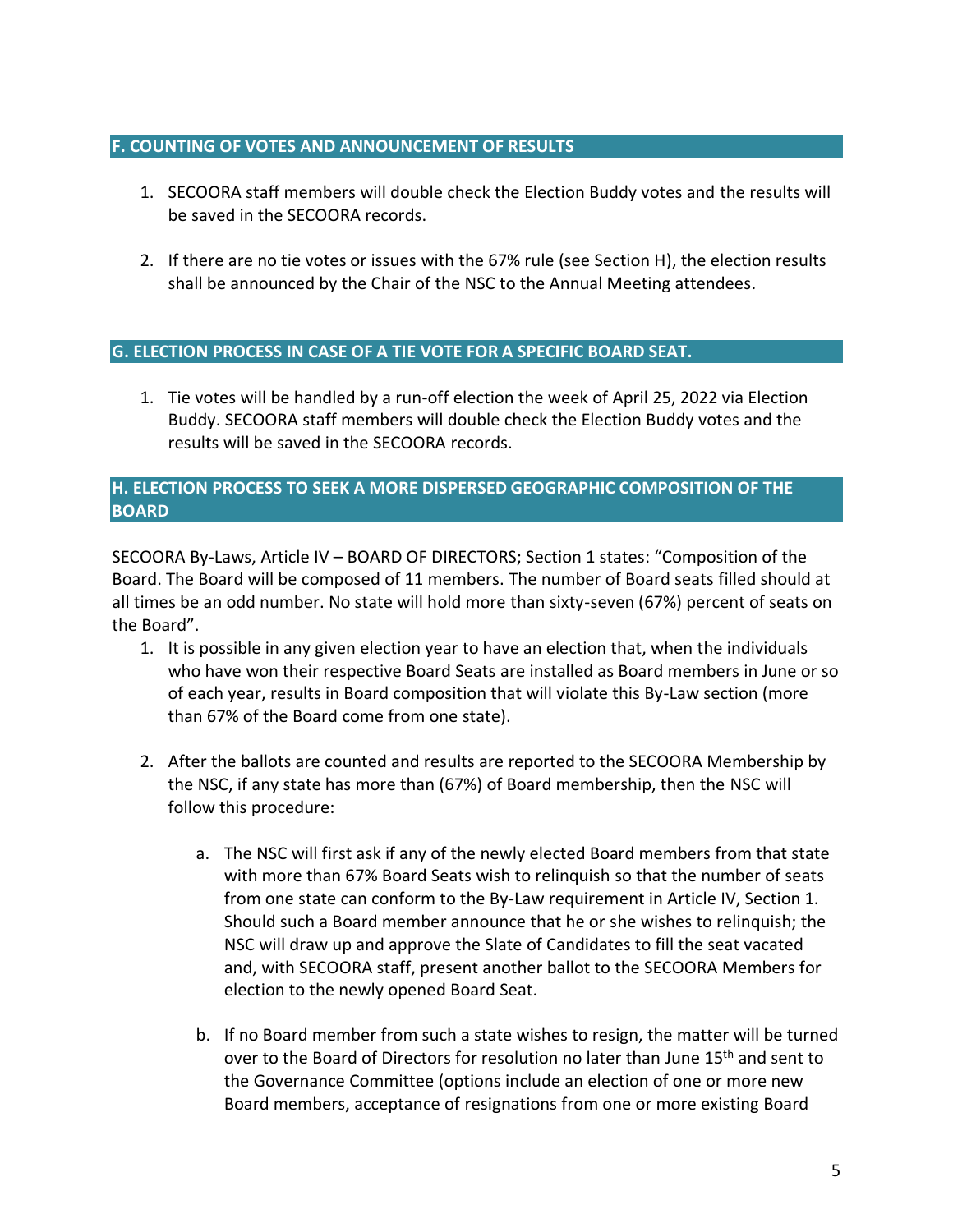members, or appointment of members to Public Seats by the Board of Directors).

## **I. CLOSING COMMENTS AND PROCEDURES**

- 1. All 2022 Board Election ballots through Election Buddy shall be kept as SECOORA records on the 2022 Board Election and shall be reviewed prior to storage by the Secretary of the SECOORA Board of Directors.
- 2. After the announcement of the results of the 2022 Board Election, the Chair of the NSC will confirm the 2022 Election is concluded and that the newly elected Board of Directors will be installed as Board members on July 1, 2022.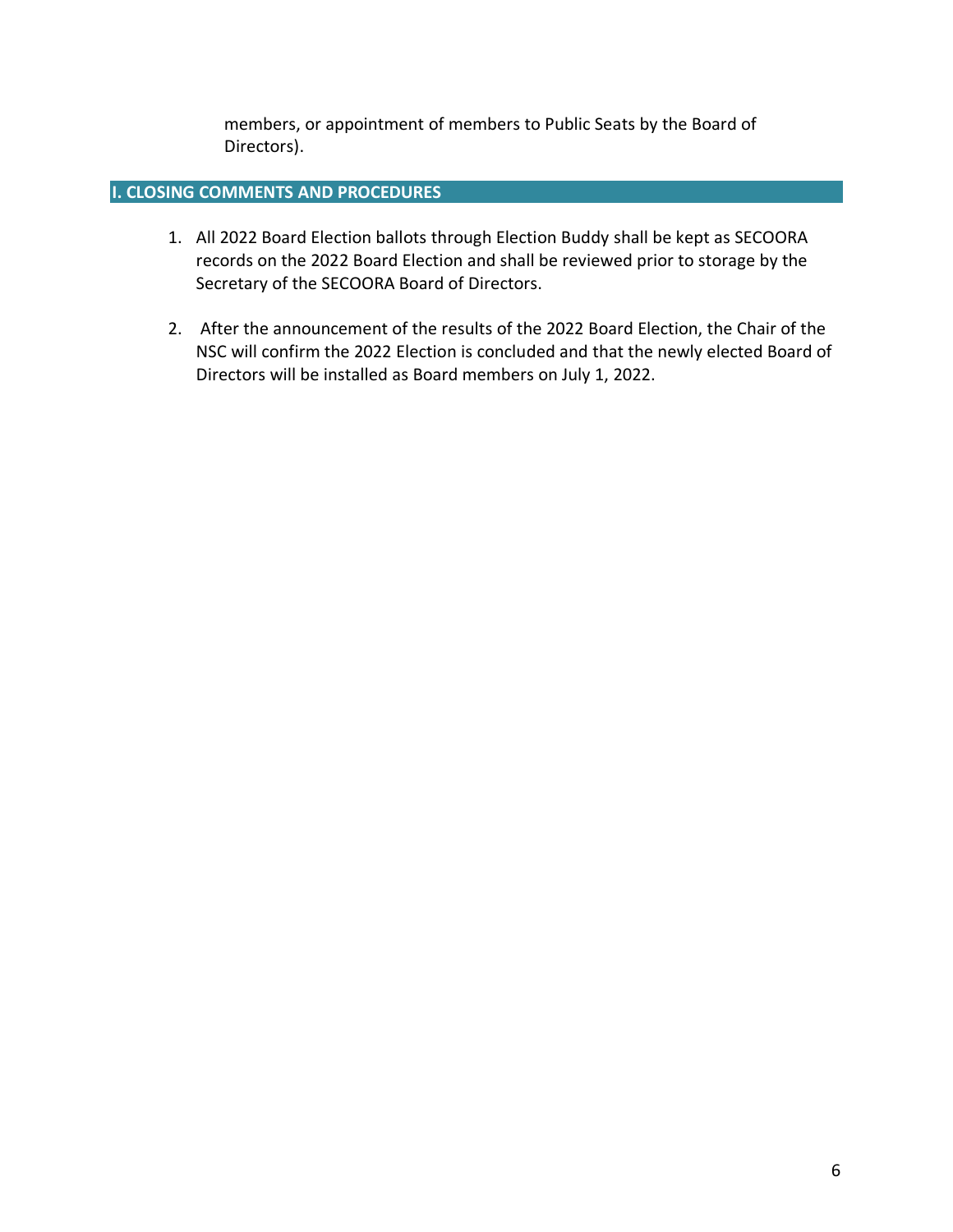#### **APPENDIX**

## **The SECOORA Board voted in January 2019 that PIs are no longer eligible to serve on the SECOORA**

**Board. The SECOORA membership voted to change the bylaws in June 2019 to reduced the size of the Board to 11 as follows:**

Public Seat: 1 Institutional Member Seats: 2 Industry/Private Sectors: 2 Academic/Education Research Sectors: 2 Public Agencies/Non-Profit/Other Sectors: 2 At Large Member Seats: 1 North Carolina

1 South Carolina

1 Georgia

1 Florida

#### **Current List of Board Members**

The SECOORA Board seats and term limits are given below. Yellow highlighted are the ONLY SEATS BEING FILLED in the 2022 Election.

| Industry/Private Sector: Term Limit (yr)                 |                                                                                              |  |  |  |  |
|----------------------------------------------------------|----------------------------------------------------------------------------------------------|--|--|--|--|
| <b>Kurte Korte</b>                                       | $3$ (as of $7/1/2019$ ) – Resigned 2021                                                      |  |  |  |  |
| Patrick Barrineau                                        | 3 (as of $7/1/2021$ )                                                                        |  |  |  |  |
|                                                          |                                                                                              |  |  |  |  |
| Academic/Research/Education Sector: Term Limit (yr)      |                                                                                              |  |  |  |  |
| <b>Quinton White</b>                                     | 3 (as of 7/1/2019) - TERM IS UP - has to rotate off Board, served 2 consecutive 3-year terms |  |  |  |  |
| Gary Mitchum                                             | 3 (as of $7/1/2020$ )                                                                        |  |  |  |  |
|                                                          |                                                                                              |  |  |  |  |
| Public Agencies/Non Profit/Other Sector: Term Limit (yr) |                                                                                              |  |  |  |  |
| Evelien VanderKloet                                      | 3 (as of $7/1/2021$ )                                                                        |  |  |  |  |
| <b>Michael Crosby</b>                                    | 3 (as of 7/1/2019) - TERM IS UP - has to rotate off Board, served 2 consecutive 3-year terms |  |  |  |  |
|                                                          |                                                                                              |  |  |  |  |
| At-Large: Term Limit (yr)                                |                                                                                              |  |  |  |  |
| <b>William Savidge (GA)</b>                              | $3$ (as of $7/1/2019$ ) - TERM IS UP - up for re-election                                    |  |  |  |  |
| Michael Piehler (NC)                                     | 3 (as of $7/1/2021$ )                                                                        |  |  |  |  |
| Susan Lovelace (SC)                                      | 3 (as of $7/1/2021$ )                                                                        |  |  |  |  |
| Jim Murley (FL)                                          | 3 (as of 7/1/2019)                                                                           |  |  |  |  |
|                                                          |                                                                                              |  |  |  |  |
| Public Seat: Term Limit (yr)                             |                                                                                              |  |  |  |  |
| Conrad Lautenbacher                                      | 3 (as of $7/1/2020$ )                                                                        |  |  |  |  |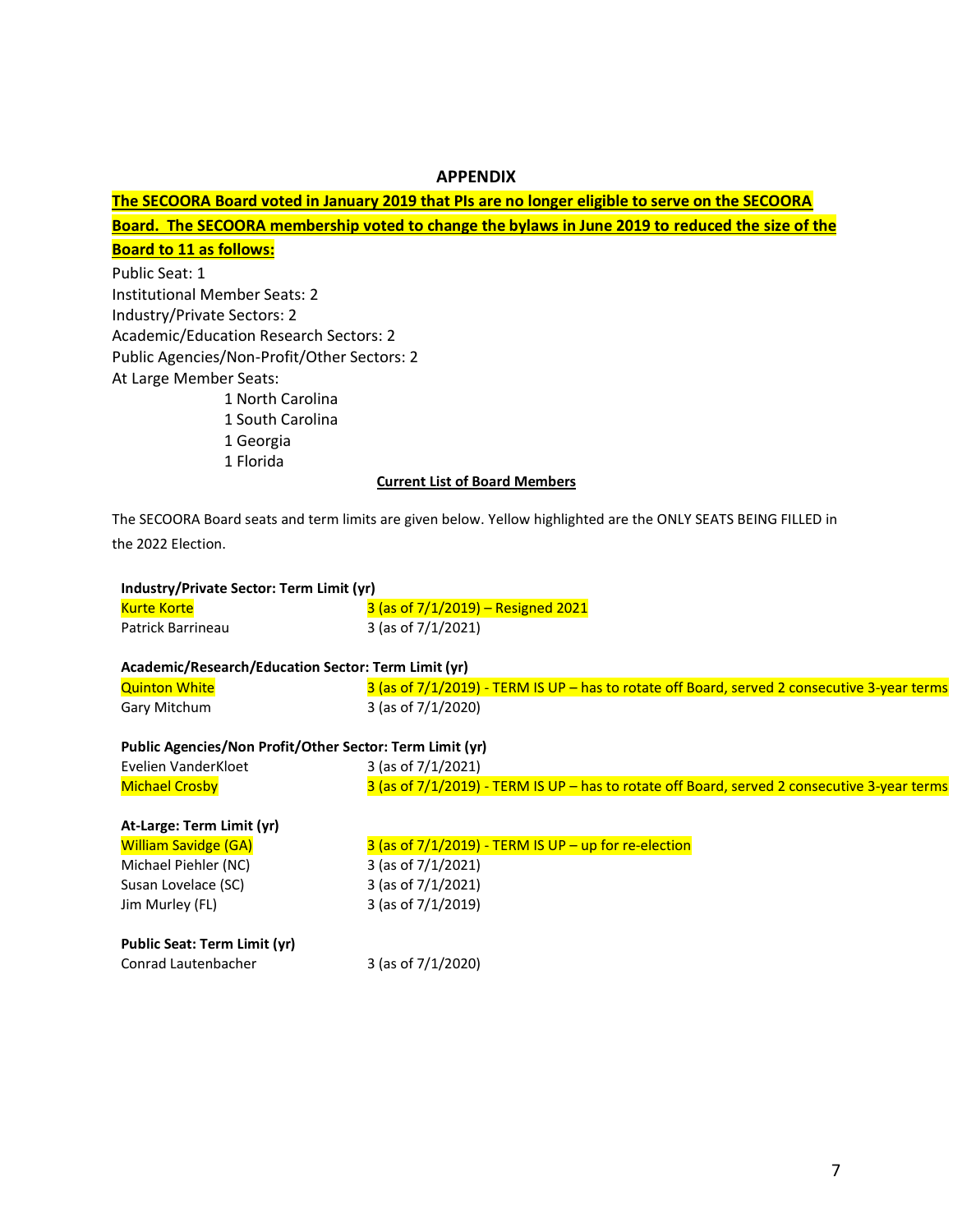## **Current List of Members Eligible**

## **Industry/Private Sector – ONE POSITION AVAILABLE**

Matthew Upton, Upton Environmental, Inc. D/B/A ROFFS™ Jay Titlow, WeatherFlow

### **Academic/Research/Education Sector – ONE POSITION AVAILABLE**

Ryan Rykaczewski, USC College of Arts and Sciences Jim Fourqurean, Florida International University SEAS Patrick Halpin, Duke University Marine Lab Bryan Franks, Jacksonville University

### **Public Agencies/Non-Profit/Other Sector – ONE POSITION AVAILABLE**

Monty Graham, Florida Institute of Oceanography Duane De Freese, Indian River Lagoon Council

### **At Large GA – ONE POSITION AVAILABLE**

William Savidge, Skidaway Institute of Oceanography at University of Georgia

### **Affiliates**

## **(Members elected from this category would serve as non-voting, Ex-officio Board members)**

Geno Olmi, SECART Molly Baringer, NOAA AOML Jennifer Bennett Mintz, NOAA Ocean Acidification Program Steve Pfaff, NOAA National Weather Service Wilmington, NC John K. Joiner, U.S. Geologic Survey